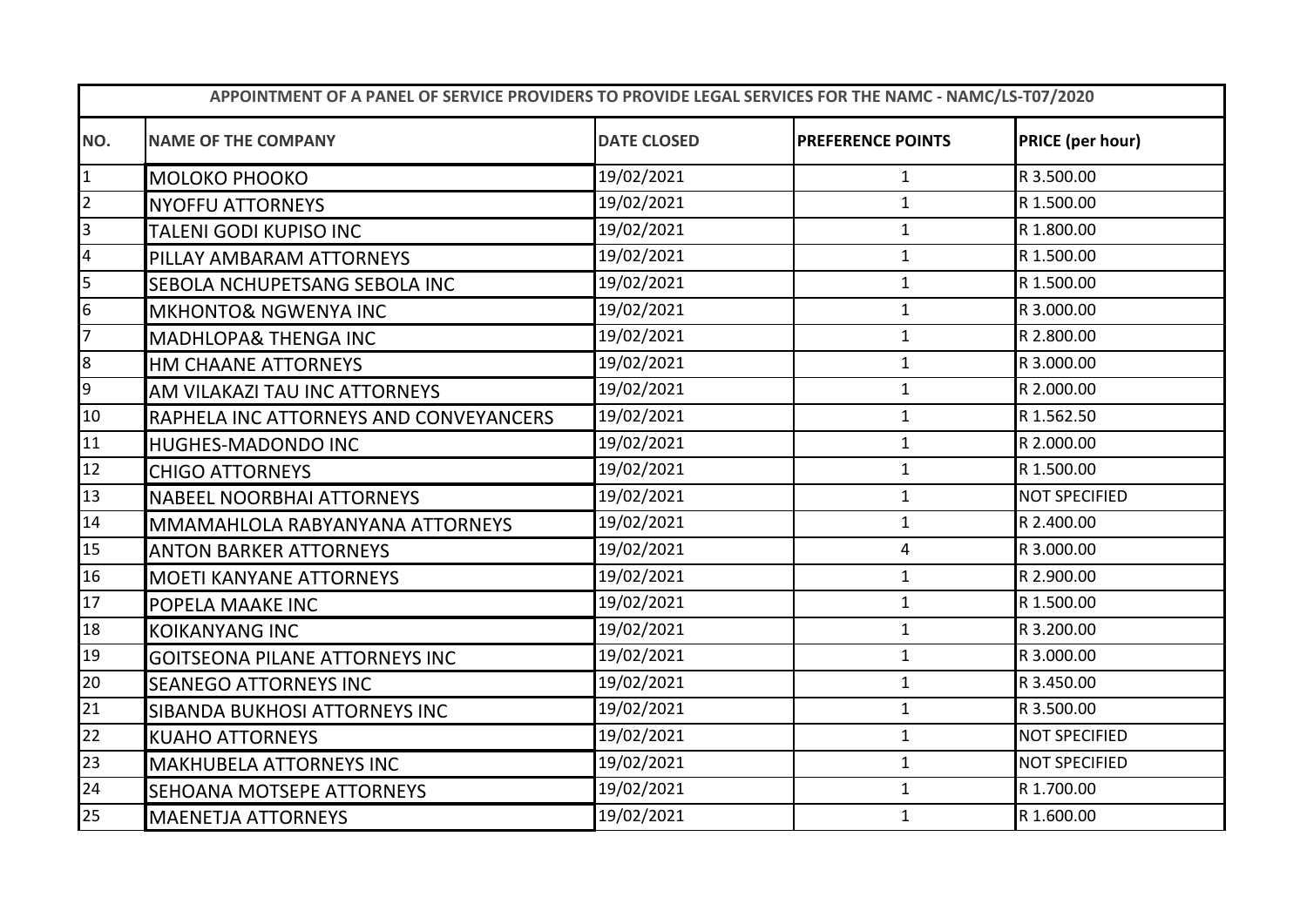| 26 | <b>CHEADLE THOMPSON&amp;HAYSOM INC</b>   | 19/02/2021 | $\mathbf{1}$   | <b>NOT SPECIFIED</b> |
|----|------------------------------------------|------------|----------------|----------------------|
| 27 | <b>MOJA SIBIYA ATTORNEYS INC</b>         | 19/02/2021 | $\mathbf{1}$   | R 1.500.00           |
| 28 | MF JASSAT DHALMINI INC                   | 19/02/2021 | $\mathbf{1}$   | R 2.000.00           |
| 29 | A.P NGUBO ATTORNEYS                      | 19/02/2021 | $\mathbf{1}$   | R 1.500.00           |
| 30 | <b>VERVEEN ATTORNEYS</b>                 | 19/02/2021 | $\mathbf{1}$   | R 2.300.00           |
| 31 | <b>NEMALILI ATTORNEYS</b>                | 19/02/2021 | $\mathbf{1}$   | R 1.500.00           |
| 32 | LEX CONSTITUTION SOLUTIONS PTY LTD       | 19/02/2021 | $\mathbf{1}$   | R 2.990.00           |
| 33 | PHOLOGE MAMPURU                          | 19/02/2021 | $\mathbf{1}$   | R 2.500.00           |
| 34 | SIKUNYANA INC ATTORNEYS AND CONVEYANCERS | 19/02/2021 | $\mathbf{1}$   | R 1.800.00           |
| 35 | NO MAMABOLO INC                          | 19/02/2021 |                | R 2.650.00           |
| 36 | <b>IUSPRUDENTIA SPECIALIST COUNCIL</b>   | 19/02/2021 | $\mathbf{1}$   | R 2.915.00           |
| 37 | NOKO MAIMELA INC                         | 19/02/2021 | $\mathbf{1}$   | R 2.000.00           |
| 38 | <b>DINANA REID INC</b>                   | 19/02/2021 | $\mathbf{1}$   | R 2.200.00           |
| 39 | RAMATSHILA-MUGERI ATTORNEYS INC          | 19/02/2021 | $\mathbf{1}$   | R 2.900.00           |
| 40 | <b>CLIFFE DEKKER HOFMEYER</b>            | 19/02/2021 | $\overline{2}$ | R 2.805.00           |
| 41 | <b>GILDENHUYS MALATJI ATTORNEYS</b>      | 19/02/2021 | $\mathbf{1}$   | R 3.300.00           |
| 42 | SIBEKO INC ATTORNEYS, CONVEYANCERS &     | 19/02/2021 | $\mathbf{1}$   | R 2.200.00           |
| 43 | SELEBOGO INC ATTORNEYS, CONVEYANCERS &   | 19/02.2021 | $\mathbf{1}$   | <b>NOT SPECIFIED</b> |
| 44 | LEDWABA MAZWAI ATTORNEYS                 | 19/02/2021 | $\mathbf{1}$   | R 4.500.00           |
| 45 | S M VAKALISA INC ATTORNEYS AT LAW        | 19/02/2021 | $\mathbf{1}$   | R 2.500.00           |
| 46 | NOMPUMELELO, HADEBE INC                  | 19/02/2021 | $\mathbf{1}$   | R 2.500.00           |
| 47 | <b>MPHAHLELE AND MAKHUMBILA INC</b>      | 19/02/2021 | $\mathbf{1}$   | R 2.500.00           |
| 48 | <b>NOBELA INC</b>                        | 19/02/2021 | $\mathbf{1}$   | R 3.500.00           |
| 49 | <b>NCUBE INC ATTORNEYS</b>               | 19/02/2021 | $\mathbf{1}$   | R 3.910.00           |
| 50 | <b>MALISEHA ATTORNEYS</b>                | 19/02/2021 | $\mathbf{1}$   | R 2.000.00           |
| 51 | <b>SEFANYETSO ATTORNEYS</b>              | 19/02/2021 | $\mathbf{1}$   | R 2.500.00           |
| 52 | TSHISEVHE GWINA RATSHIMBILANI INC        | 19/02/2021 | $\mathbf{1}$   | R 3.500.00           |
| 53 | SHOBHANA DEVI DOOKEN & ASSOCIATES INC    | 19/02/2021 | $\mathbf{1}$   | R 2.500.00           |